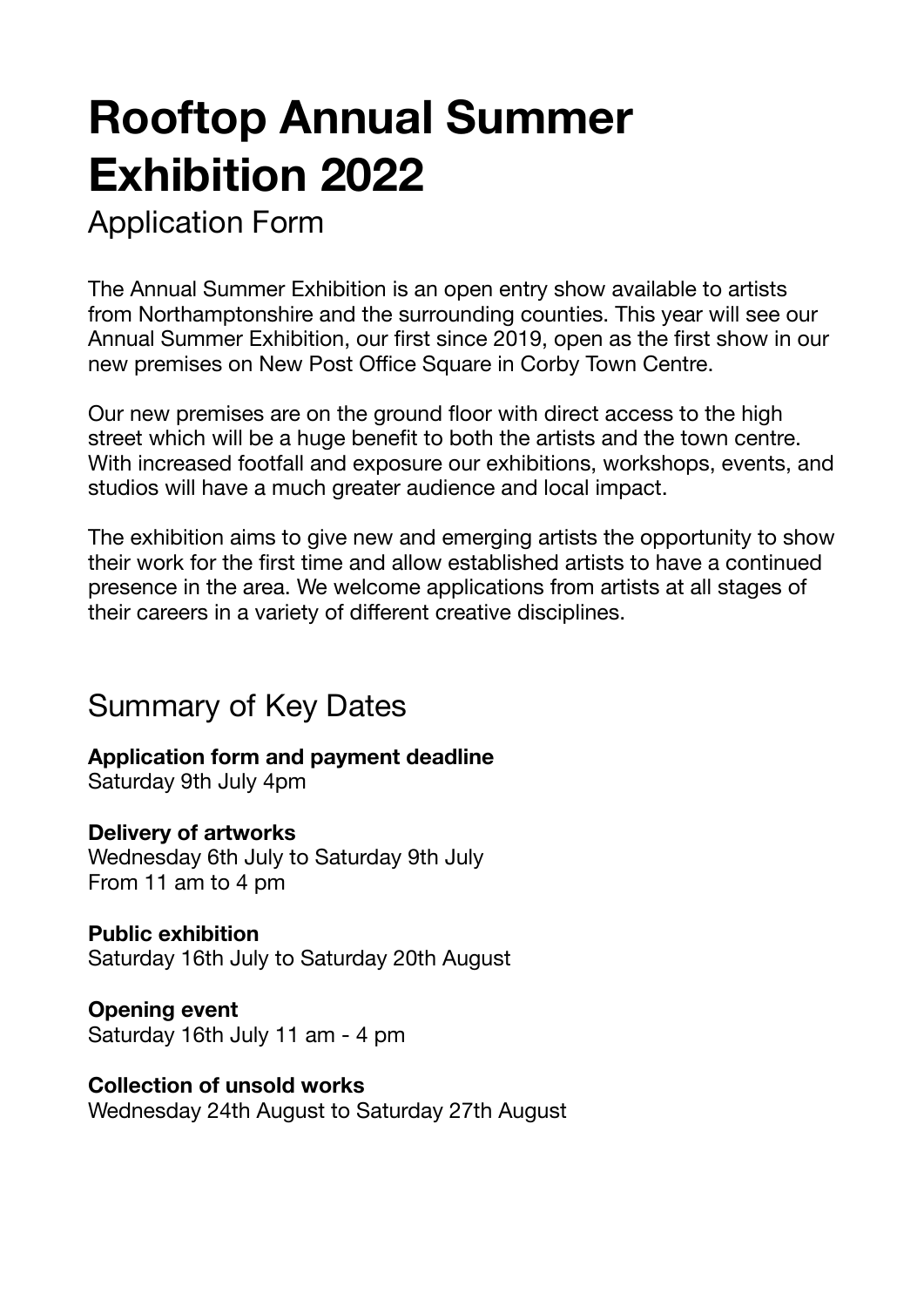# Completing your application form

Please pay the application fee and return the application form to us before Saturday 9th July at 4pm. This can be done in person or via email to us at rooftopartscentre@gmail.com

### **Application fee**

#### **£15 per person £5 for Associate Members, students and under 18's**

As a registered charity and not for profit organisation this fee contributes directly to our running costs and staffing. It allows us to organise, install, promote, and host the exhibition along with the preview evening free of charge.

The fee can be paid at the gallery by card, cash, cheque or online via our website. All cheques must be made payable to the 'Rooftop Arts Centre'.

# Preparing and delivering your artwork

### **What can I submit?**

- Each artist working in 2D will be allocated a 1 x 1 meter wall space. You can display multiple pieces as long as they fit within this space. You can visualise this at home by taping out one meter square on the floor and then putting your work in it.
- 2D works must be framed and ready for display, please ensure you have either mirror plates or picture cord attached to your work. Work that is unfinished / wet or not prepared for display will not be accepted.
- Each artist working in 3D will be allocated a 1 x 1 meter floor space for 3D work. Multiple 3D works can be displayed as long as they fit within this space. We have some plinths available and you are more than welcome to supply your own.
- We can also accept work in new media such as video, audio, digital, performance, and installation. Please discuss this with us in advance of completing your application.
- All artworks must comply with our guidelines in our display terms and conditions and be suitable for our family friendly audience.
- Each artwork must be clearly identified on the back with your name, title of the work, and a contact number.
- Each artwork must have a label attached to it which is provided in your application. This can be done with a piece of string and stapes or tape so that it can hang over the front of the work. This allows us to complete the exhibition catalog and labelling.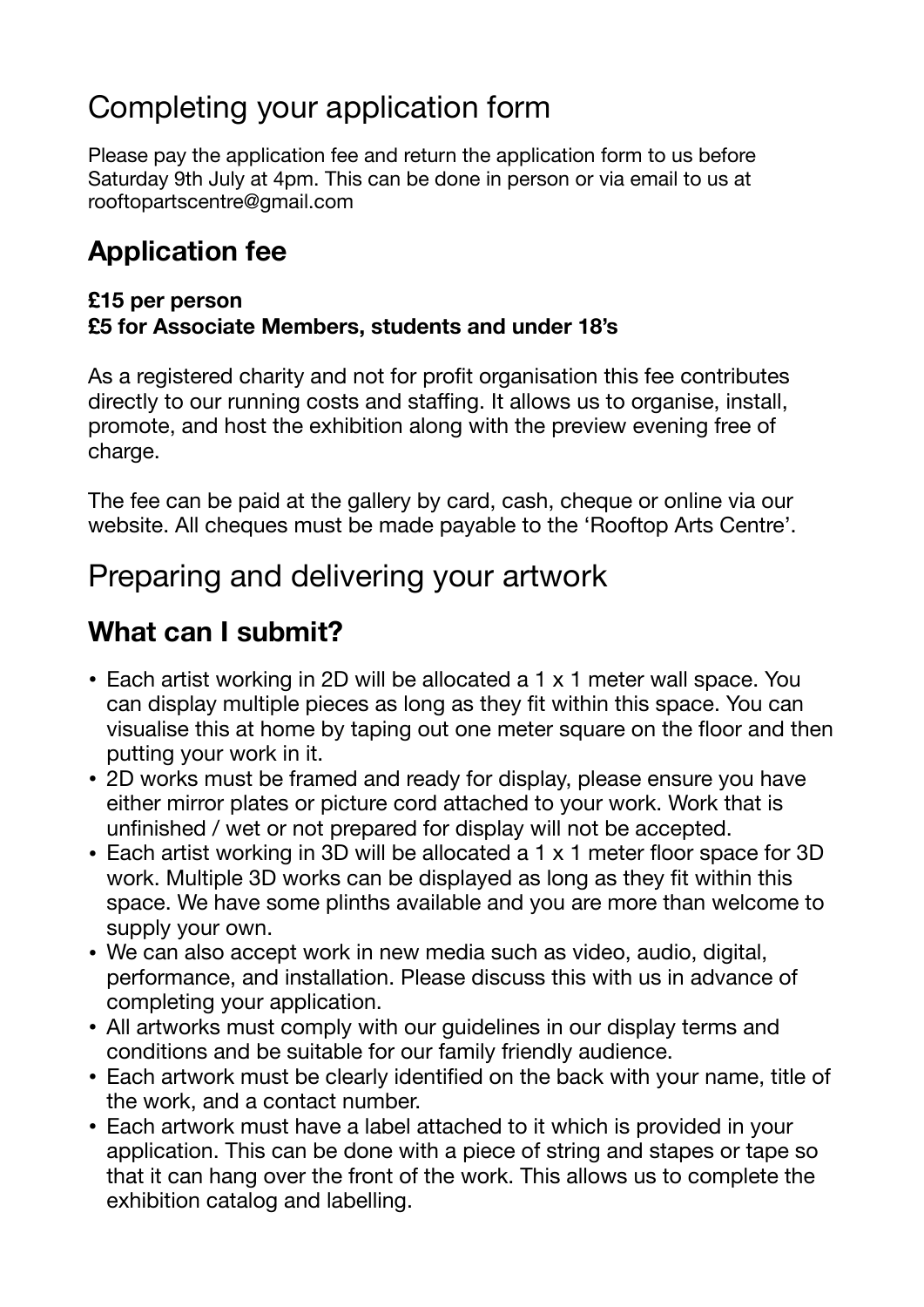### **Where and when can I deliver work?**

#### **Where?**

27 New Post Office Square **Corby** Northamptonshire NN17 1PB

Our new premises is located in Corby town centre next to Lloyds Bank and is accessible directly from the high street.

#### **When?**

You can deliver artwork to our new premises at the following times: Wednesday 6th to Saturday 9th July between 11 am and 4 pm

If you are unable to delivery work during these times please get in touch to make other arrangements.

For directions on how to find us see our website: www.rooftopartscentre.co.uk/how-to-find-us

### Collecting un-sold artwork

#### **When?**

You can collect any unsold work at the following times: Wednesday 24th August to Saturday 27th August between 11 am and 4 pm.

If you are unable to collect work during these times please get in touch to make other arrangements.

Sale of works will be completed at the end of the exhibition and artists contacted directly to arrange payment.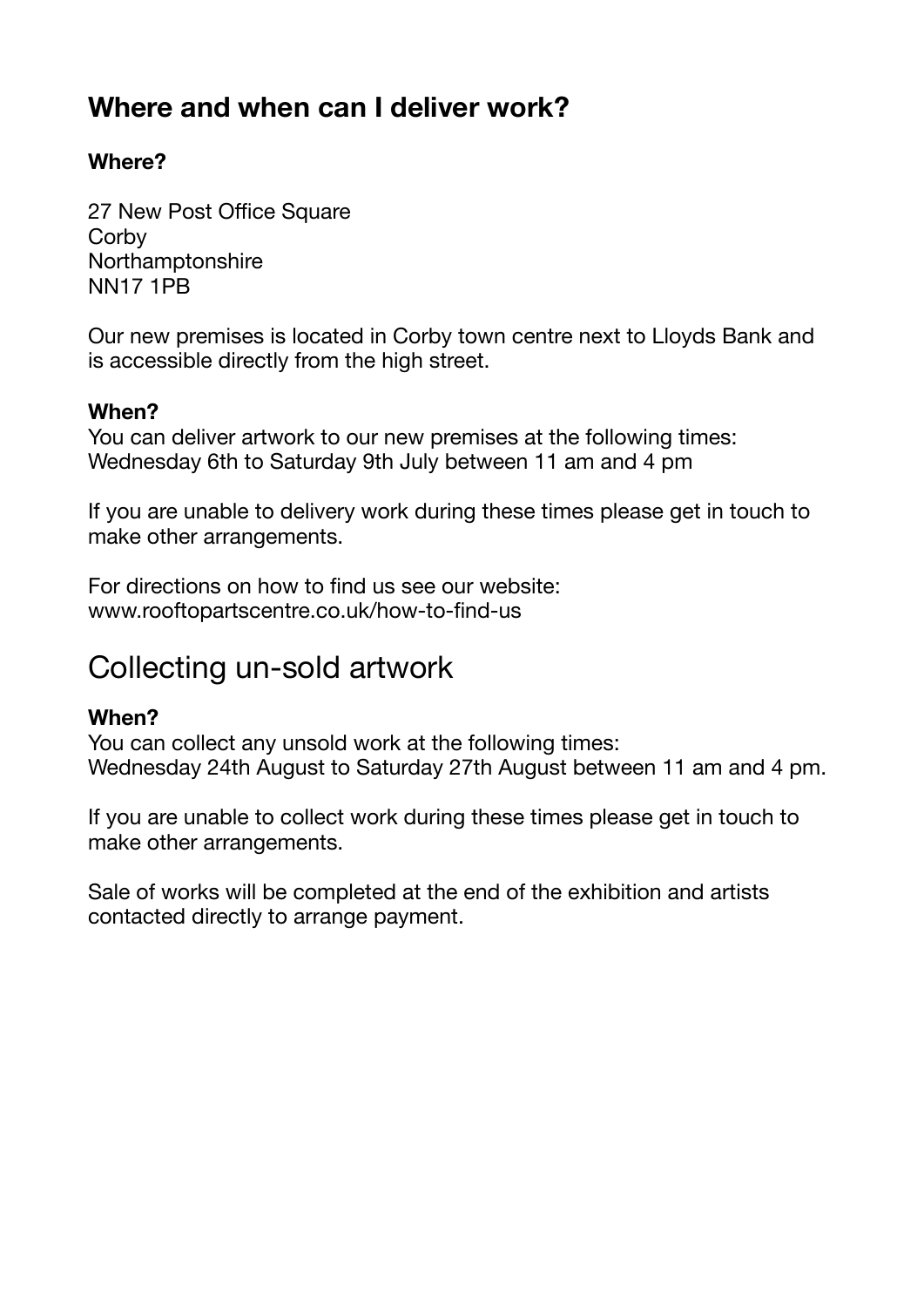# General Exhibition Terms and Conditions

#### **Artwork and curation**

All 2D work must be ready to hang with either mirror plates or picture cord. We recommend mirror plates as this is a much more secure way of displaying work.

All 3D work must be made to stand or attach securely to a flat surface. We have a number of plinths and cabinets with which to display 3D works. You can also provide your own plinth to display your work. Floor based work is also welcome.

The safety of the general public must be considered when we accept work for display. The gallery reserves the right to refuse work which is deemed unsafe or unsuitable for our family friendly audience and the general public.

Curation and installation is completed by gallery staff and all decisions are final. This process will depend upon the number of submissions to the exhibition. Areas of the gallery cannot be reserved in advance and we do our best to ensure equal attention is given to all works on display.

Images of work may be used for promotional purposes.

#### **Insurance**

Artists submit work at their own risk and are responsible for insuring the work. You can get insurance through a membership to Artists Newsletter.

The gallery has 24 hour security through the town centre and the exhibition will be invigilated by staff and volunteers during the event.

#### **Finance and sales**

The entry is payable before work is submitted and displayed applications and submissions without payment will not be displayed.

Works for sale are subject to 20% commission due to the Rooftop Arts Centre. Please factor this into your pricing when selecting work for the exhibition. Any sales payments will be made to the artist at the end of the show.

Payment for any work sold during the exhibition must be handled by the Rooftop Arts Centre. The purchaser of the work may only remove the work from the exhibition at the end of the show.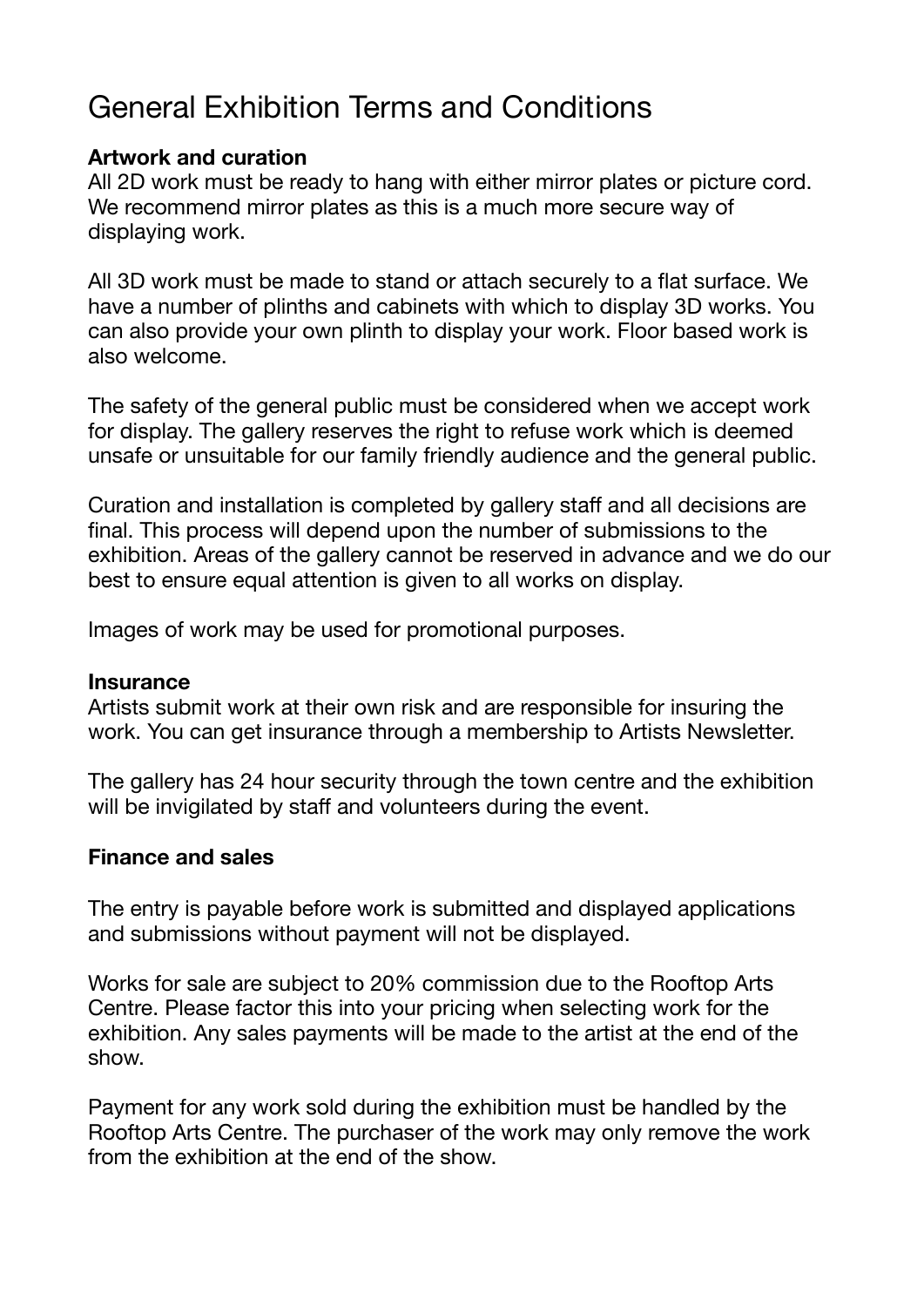# Date & Signature

I have read and accept the terms and conditions outlined in this document.

**Signed** ……………………………………………………………….

Date ……………………………………………………………….

For under 18's please co-sign by a parent or guardian:

**Signed** ……………………………………………………………….

Date ……………………………………………………………….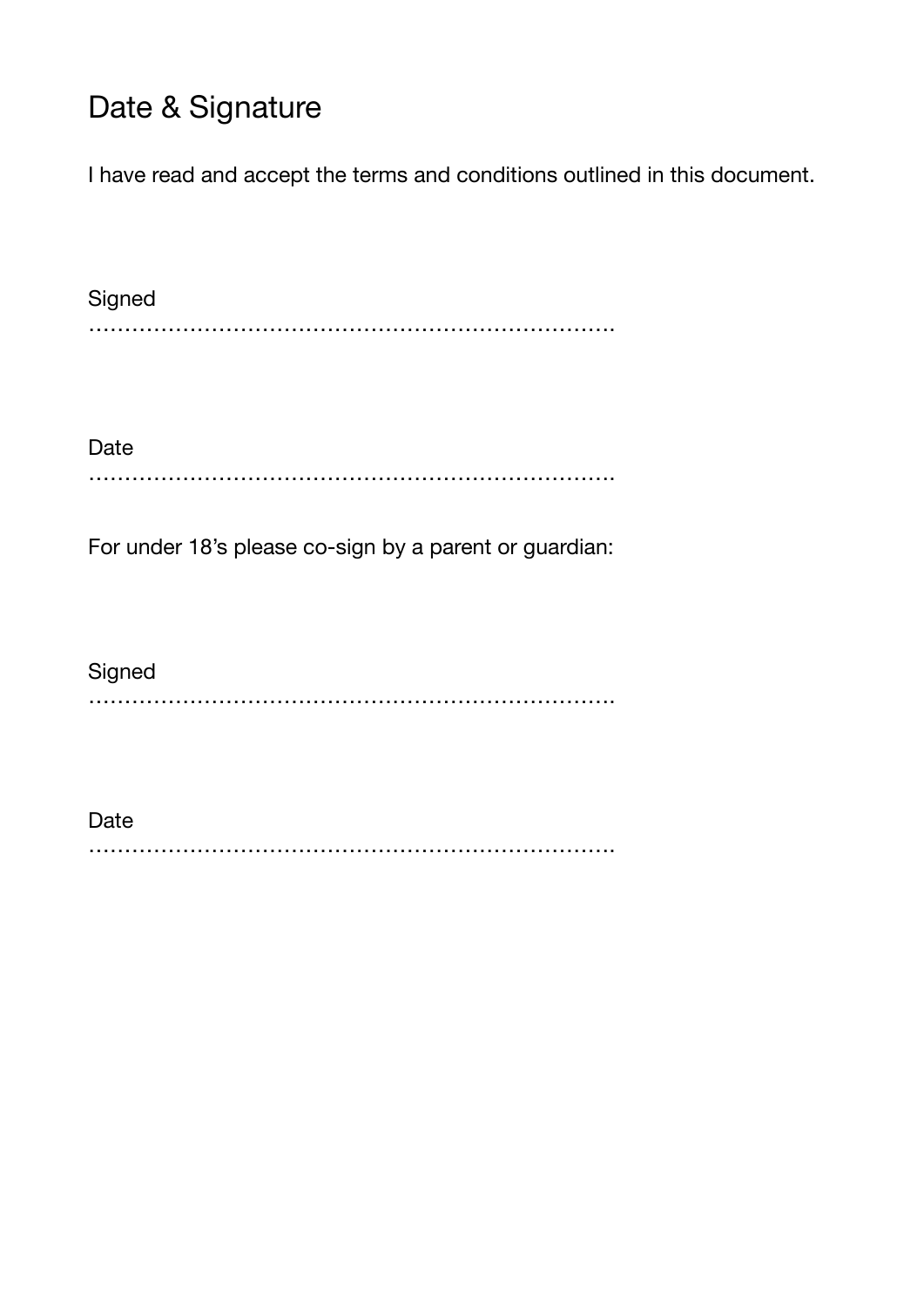# Artist Information

Please provide the following information as part of your application.

| Name                       |
|----------------------------|
|                            |
| <b>Address</b>             |
|                            |
|                            |
|                            |
| Post Code                  |
|                            |
| Telephone                  |
|                            |
| Email                      |
|                            |
| <b>Artist Website</b>      |
|                            |
| <b>Artist Social Media</b> |
|                            |
|                            |
|                            |

The above information will only be used for the duration of the exhibition project to promote or contact you regarding your artwork and participation in the show.

|  |  |  |  |  | Please add me to the Rooftop Arts Centre mailing list. |  | Yes / |  | - No |
|--|--|--|--|--|--------------------------------------------------------|--|-------|--|------|
|--|--|--|--|--|--------------------------------------------------------|--|-------|--|------|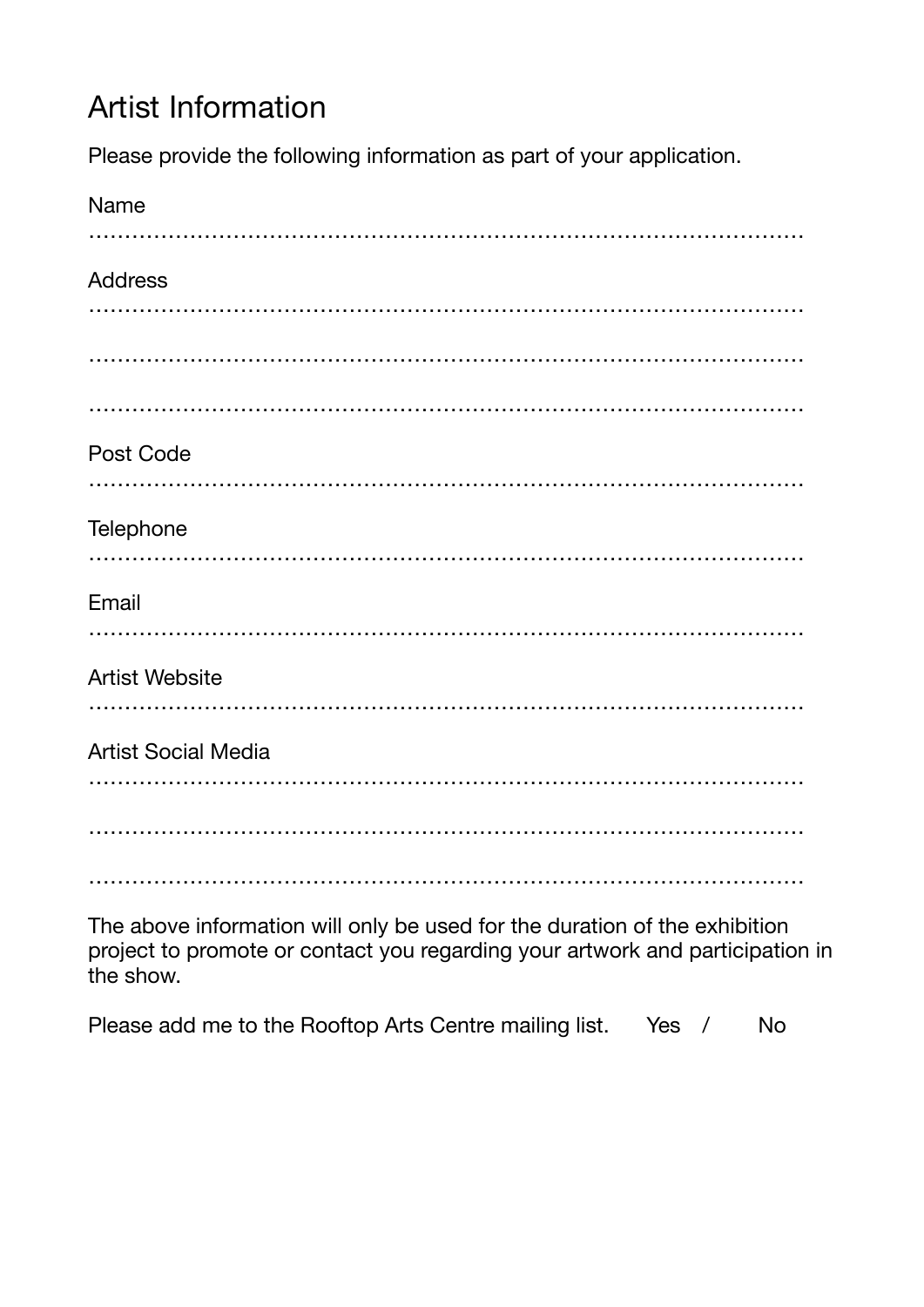# Artist statement

Please use this space to tell us a little about your work and practice up to around 250 words. This will be made available to visitors during the exhibition. Feel free to email this to us or attach a printed sheet.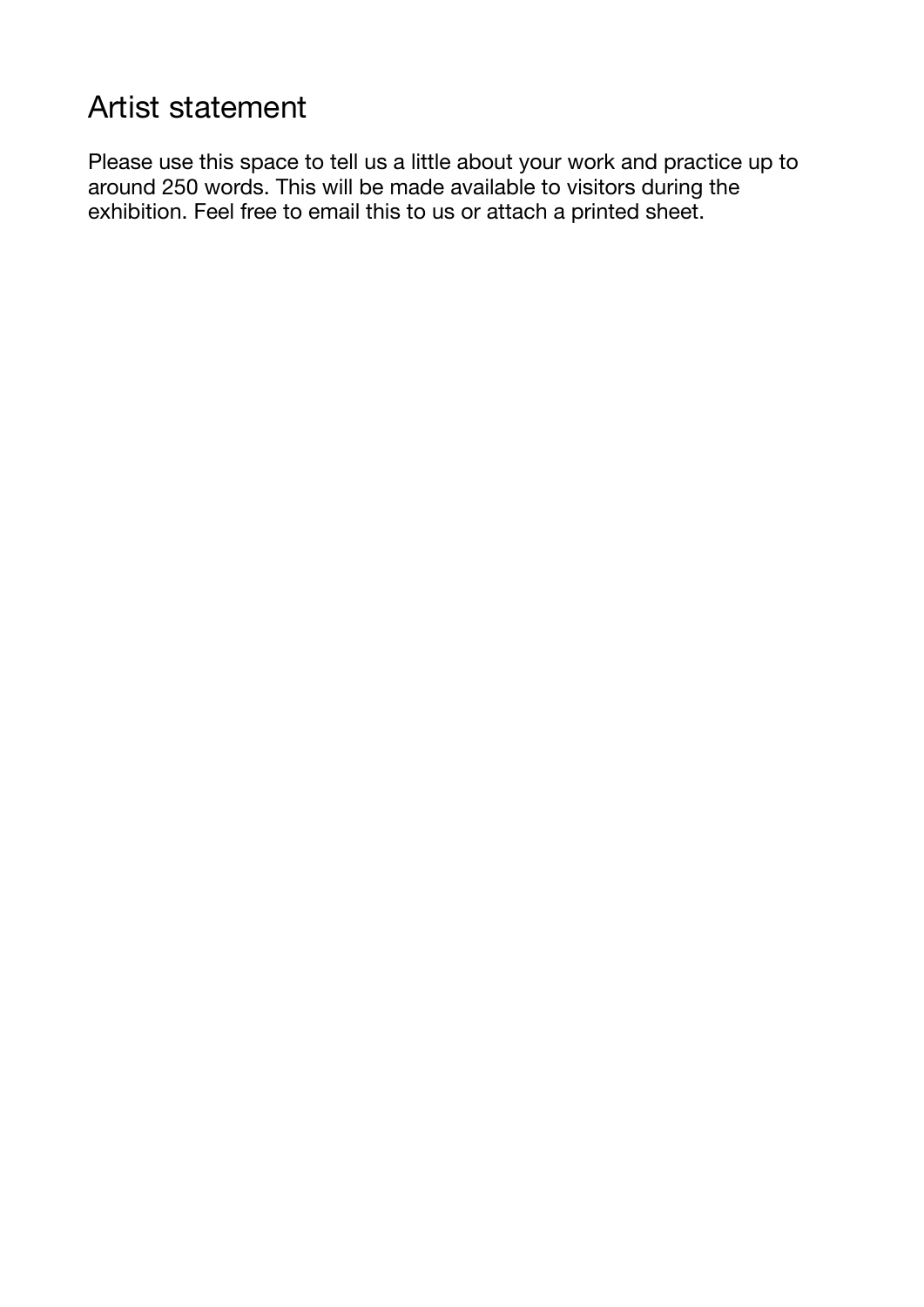# Artwork labels:

Attached to each artwork we require a label for cataloging and labelling purposes. Please use the labels below and attach them using string so they can hand over the front along with your name, contact, and the title written on the back of each work.

| Please complete all sections of this label and attach to the artwork with string |
|----------------------------------------------------------------------------------|
|                                                                                  |
|                                                                                  |
|                                                                                  |
|                                                                                  |
|                                                                                  |
| Please complete all sections of this label and attach to the artwork with string |
|                                                                                  |
|                                                                                  |
|                                                                                  |
|                                                                                  |
|                                                                                  |
| Please complete all sections of this label and attach to the artwork with string |
|                                                                                  |
|                                                                                  |
|                                                                                  |
|                                                                                  |
|                                                                                  |